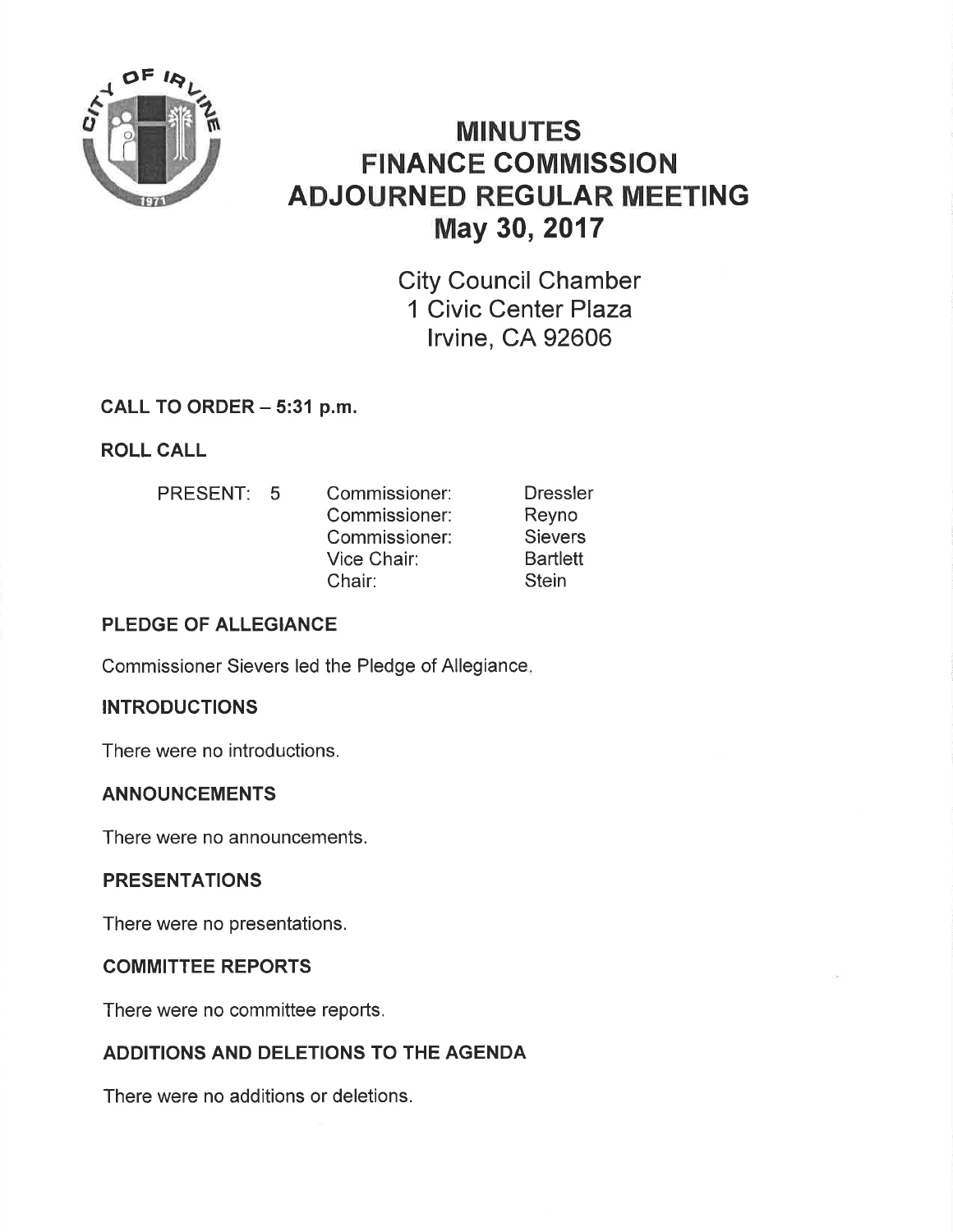#### PUBLIC COMMENTS

There were no public comments

#### COMMISSION BUSINESS

#### 1. MINUTES

#### AGTION: Moved by Vice Chair Bartlet, seconded by Commissioner Dressler, to:

Approve the minutes of an adjourned regular meeting of the Finance Commission held on May 22, 2017.

The motion carried as follows:

| <b>COMMISSIONERS:</b> | Bartlett, Dressler, Sievers, Stein |
|-----------------------|------------------------------------|
| <b>COMMISSIONERS:</b> | None.                              |
| <b>COMMISSIONERS:</b> | <b>None</b>                        |
| <b>COMMISSIONERS:</b> | Revno                              |
|                       |                                    |

#### 2, FISCAL YEAR 2017.18 BUDGET DELIBERATIONS AND RECOMMENDATIONS BY THE FINANCE COMMISSION

Chair Stein presented the Overall 2017-2018 Budget Assessment and distributed copies of potential recommendations for consideration and discussion.

Kristin Griffith, Director of Financial Services, Peter Hong, Senior Management Analyst, and Barbara Arenado, Management Analyst, answered questions.

Commission discussion included: year-end carryover and CIP close out savings; the impact of minimum wage increases within contracts; evaluating the cost benefits for single expenditures; an interest in reviewing guidelines for how the lrvine Chamber utilizes the City's financial support; the need to set aside funding for recurring costs and the replacement of end-of-life assets; requesting review of the facility condition report and the need for a potential update; enhanced reporting for special funds to provide additional detail; the internal process for self-managing priorities and projects; considering electric vehicle impact on gas tax revenues within the Strategic Business Plan (SBP); reviewing the Great Park balloon operations & maintenance costs; the policy on non-recurring revenue as it relates to contingency funding and the unfunded pension liability pay-down; increasing facility maintenance funding levels; budgeting for one-time purchases using special funds and the need to adjust Contracts and Supplies expenditures; returning with a project scope and budget details for the Civic Center Tenant lmprovement CIP; concern over SBP growth rate assumptions; the historical cost of negotiated salary and benefit increases; the City's historical population growth over the last five years; and encouraging attendance at the June 13 City Council meeting for the budget presentation.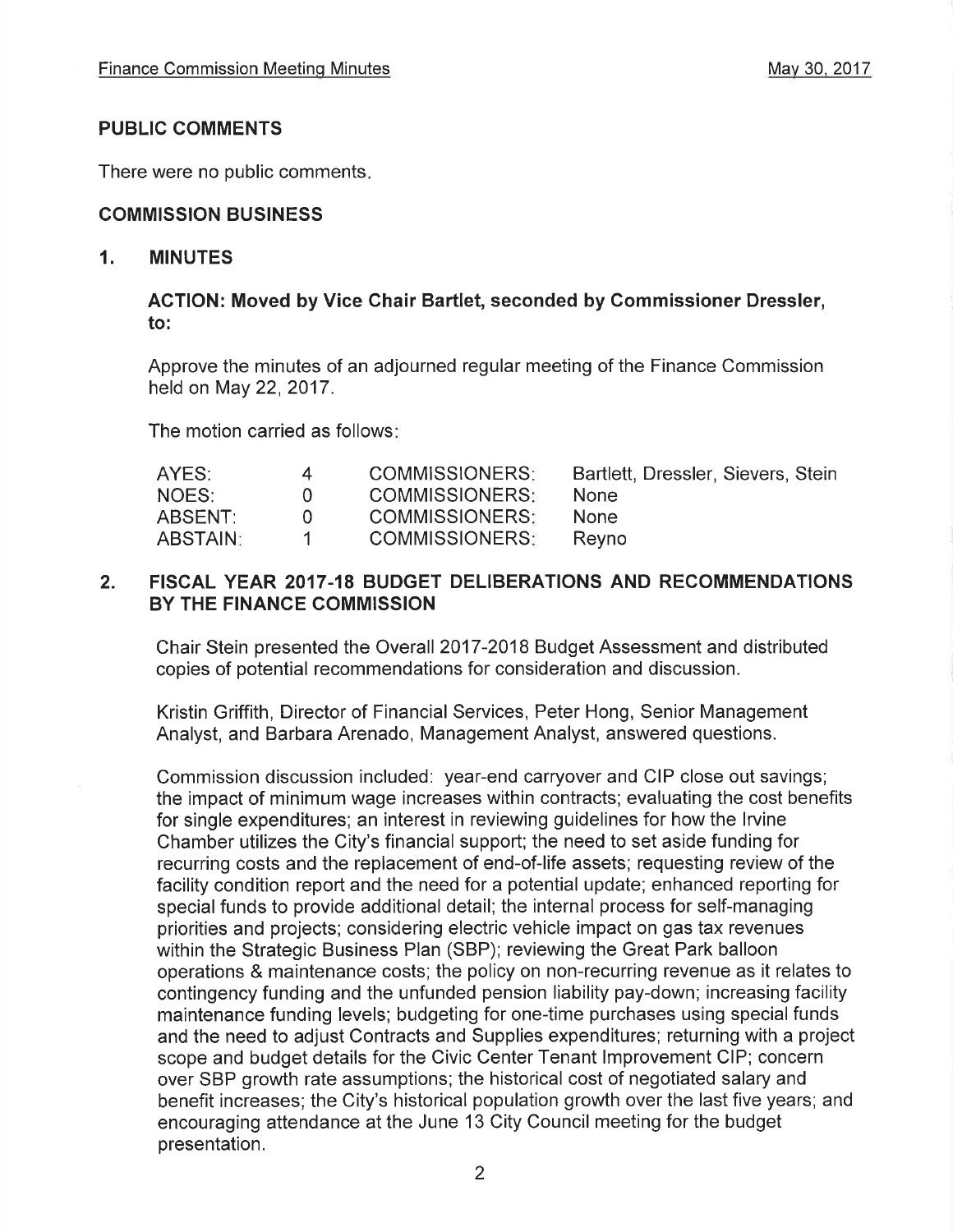#### ACTION: Moved by Chair Stein, seconded by Gommissioner Sievers, and unanimously carried to:

Recommend City Council adopt the proposed Fiscal Year 2017-18 Budget and include the following additional recommendations from the Finance Commission:

- 1. Recommend City Council remove the \$4.2M transfer from Rehabilitation Fund 010 to the General Fund. Recommend that future transfers to the General Fund be shown in a separate new "transfer" category to enhance transparency and further separate "new" revenues from use of savings.
- 2. Recommend City Council remove the \$1.5M transfer to the Contingency Reserve Fund 006 from the General Fund and consider directing staff to undertake an analysis to determine the most appropriate contingency reserve level.
- 3. Recommend City Council eliminate the \$2M transfer to the Asset Management Plan Fund 002 from the General Fund to reduce the unfunded pension liability.
- 4. Recommend City Council increase Facility Maintenance charges by \$465,000 to the Civic Center Maintenance Fund 580 from the General Fund by charging an annual amount at least equal to current fair market rent for each department within the Civic Center, taking into account both short-term and long-term facility maintenance and operating expenditures.
- 5. Recommend City Council reduce the General Fund charge to the Technology Fund 579 by \$1M, or use Contingency Reserve Fund 006 to cover the projected revenue shortfall due to Finance Commission recommendations 1-4.
- 6. Recommend City Council delete the \$2M placeholder for Capital lmprovement Project (ClP) #6, Civic Center Tenant lmprovements Phase 2, funded from Systems Development Charge - Non Circulation (SDC-NC). Direct Public Works to return in the future with a CIP request once the scope and needs have been determined.
- 7. Recommend City Council direct staff to modify expenditure assumptions in the Strategic Business Plan five-year outlook to:
	- a. adjust cost increase assumptions to an overall increase of 3.5 percent to match the historical growth of the City's population including existing staff compensation;
	- b. adjust assumptions to include a 2 percent annual increase in FTE headcount;